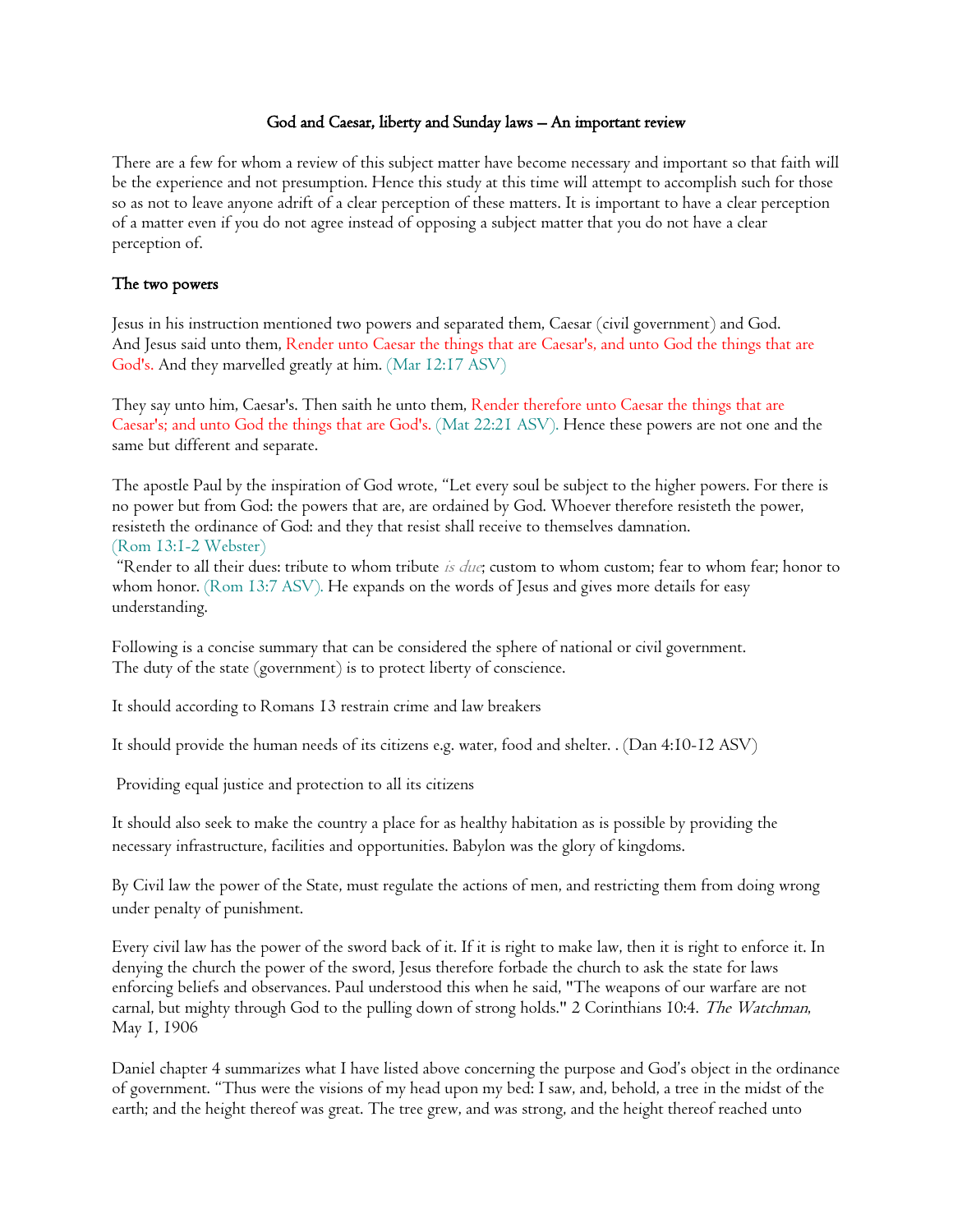heaven, and the sight thereof to the end of all the earth. The leaves thereof were fair, and the fruit thereof much, and in it was food for all: the beasts of the field had shadow under it, and the birds of the heavens dwelt in the branches thereof, and all flesh was fed from it. (Dan 4:10-12 ASV) The tree that thou sawest, which grew, and was strong, whose height reached unto heaven, and the sight thereof to all the earth; whose leaves were fair, and the fruit thereof much, and in it was food for all; under which the beasts of the field dwelt, and upon whose branches the birds of the heavens had their habitation: it is thou, O king, that art grown and become strong; for thy greatness is grown, and reacheth unto heaven, and thy dominion to the end of the earth. (Dan 4:20-22 ASV)

The arbitrary power of civil government is necessary to compel citizens who will not be righteous, to restrain evil and sustain some level of civility in society that peace and quietude may exist among the inhabitants. This is necessary in God's plan of salvation that the true power of the church the power of divine love manifest in and through the visible church, to preach the everlasting gospel to win back mankind to God and to lead to righteous lives. Romans 13.

Civil government should not

Seek or attempt to regulate or enforce religious services or observances by civil law

Not to support or sustain others in acts of oppression

Should not support any religion or no religion

## Our relation to the state/civil power

The Apostle Peter explain our relation to Caesar/civil powers, "Submit yourselves to every ordinance of man for the Lord's sake: whether it be to the king, as supreme; or unto governors, as unto them that are sent by him for the punishment of evil doers, and for the praise of them that do well" [1 Peter 2:13, 14].

"For so is the will of God, that with well doing ye may put to silence the ignorance of foolish men: as free, and not using your liberty for a cloak of maliciousness, but as the servants of God" [vss. 15, 16].

"Honour all men. Love the brotherhood. Fear God. Honour the king" [1 Peter 2:17].

## The domain of God

And then there is the domain of God. Jesus answered, My kingdom is not of this world: if my kingdom were of this world, then would my servants fight, that I should not be delivered to the Jews: but now is my kingdom not from hence. (Joh 18:36 ASV)

And I also say unto thee, that thou art Peter, and upon this rock I will build my church; and the gates of Hades shall not prevail against it. I will give unto thee the keys of the kingdom of heaven: and whatsoever thou shalt bind on earth shall be bound in heaven; and whatsoever thou shalt loose on earth shall be loosed in heaven. (Mat 16:18-19 ASV)

As I stated earlier there are two powers named by Jesus in the passages quoted above especially Matthew and Mark. Hence these two powers are and must be entirely separate. Why? One is the power of arbitrary force and the other is the power of divine love manifested through the members of his kingdom on earth. Then saith Jesus unto him, Put up again thy sword into its place: for all they that take the sword shall perish with the sword. (Mat 26:52 ASV) Making it clear to Peter and us that the truth cannot be defended by the sword.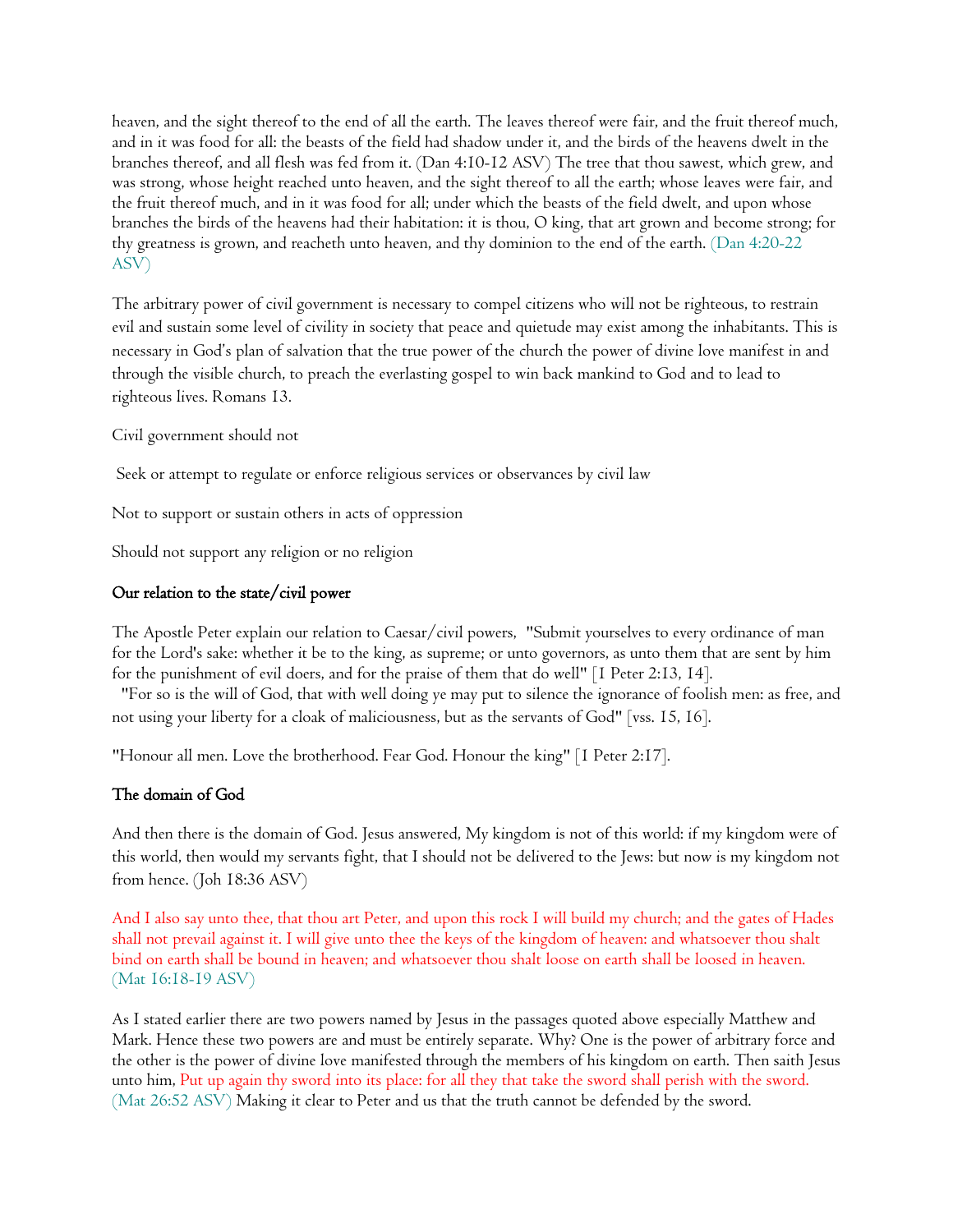Examples of the domain of God and faith which is out of bounds for Caesar (national/civil government).

# Liberty of conscience and worship – Duty to God only.

And on the seventh day God finished his work which he had made; and he rested on the seventh day from all his work which he had made. And God blessed the seventh day, and hallowed it; because that in it he rested from all his work which God had created and made. (Gen 2:2-3 ASV) Six days thou shalt do thy work, and on the seventh day thou shalt rest; that thine ox and thine ass may have rest, and the son of thy handmaid, and the sojourner, may be refreshed. (Exo 23:12 ASV)

Who art thou that judgest the servant of another? to his own lord he standeth or falleth. Yea, he shall be made to stand; for the Lord hath power to make him stand. (Rom 14:4 ASV) One man esteemeth one day above another: another esteemeth every day *alike*. Let each man be fully assured in his own mind. (Rom 14:5 ASV) So then each one of us shall give account of himself to God. (Rom 14:12 ASV).

In the time of A T Jones there was a constant pushing for Sunday law hence he argued thus, "Therefore, by the word of God, all this campaign that covers the whole land, yes, covers all Christendom, that is seeking for law, more and more law, to compel the observance of a day, whether it be Sunday or any other day—even if it were the day that God has appointed—is a direct invasion of the province of God and of the realm of faith and conscience; and must be repudiated by every Christian; by everyone who would respect the sovereignty of God and the freedom of faith and conscience—in a word, by every soul who would regard religious liberty." A T Jones. Religious liberty P: 3.

Dan 3, 6 Rev 13 are examples of the civil power going beyond its limit of authority.

And God was pleased with the effort of the king to show Him reverence, and to make the royal confession of allegiance as widespread as was the Babylonian realm. {PK 510.3}

 It was right for the king to make public confession, and to seek to exalt the God of heaven above all other gods; but in endeavoring to force his subjects to make a similar confession of faith and to show similar reverence, Nebuchadnezzar was exceeding his right as a temporal sovereign. He had no more right, either civil or moral, to threaten men with death for not worshiping God, than he had to make the decree consigning to the flames all who refused to worship the golden image. God never compels the obedience of man. He leaves all free to choose whom they will serve. {PK 510.4}

Dan 1 was a choice between the true God and king Nebuchadnezzar's god. Much deeper than food and health.

In the new testament we also see human authority seeking to enter God's domain with the disciples. Clearly a matter of faith and conscience, clearly pertaining to God.

"And they called them, and charged them not to speak at all nor teach in the name of Jesus. But Peter and John answered and said unto them, "Whether it is right in the sight of God to hearken unto you rather than unto God, judge ye: for we cannot but speak the things which we saw and heard. (Act 4:18-20 ASV)

Ellen White wrote, "Very few, even of the foremost thinkers and moralists of the seventeenth century, had any just conception of that grand principle, (liberty of conscience, religious toleration) the outgrowth of the New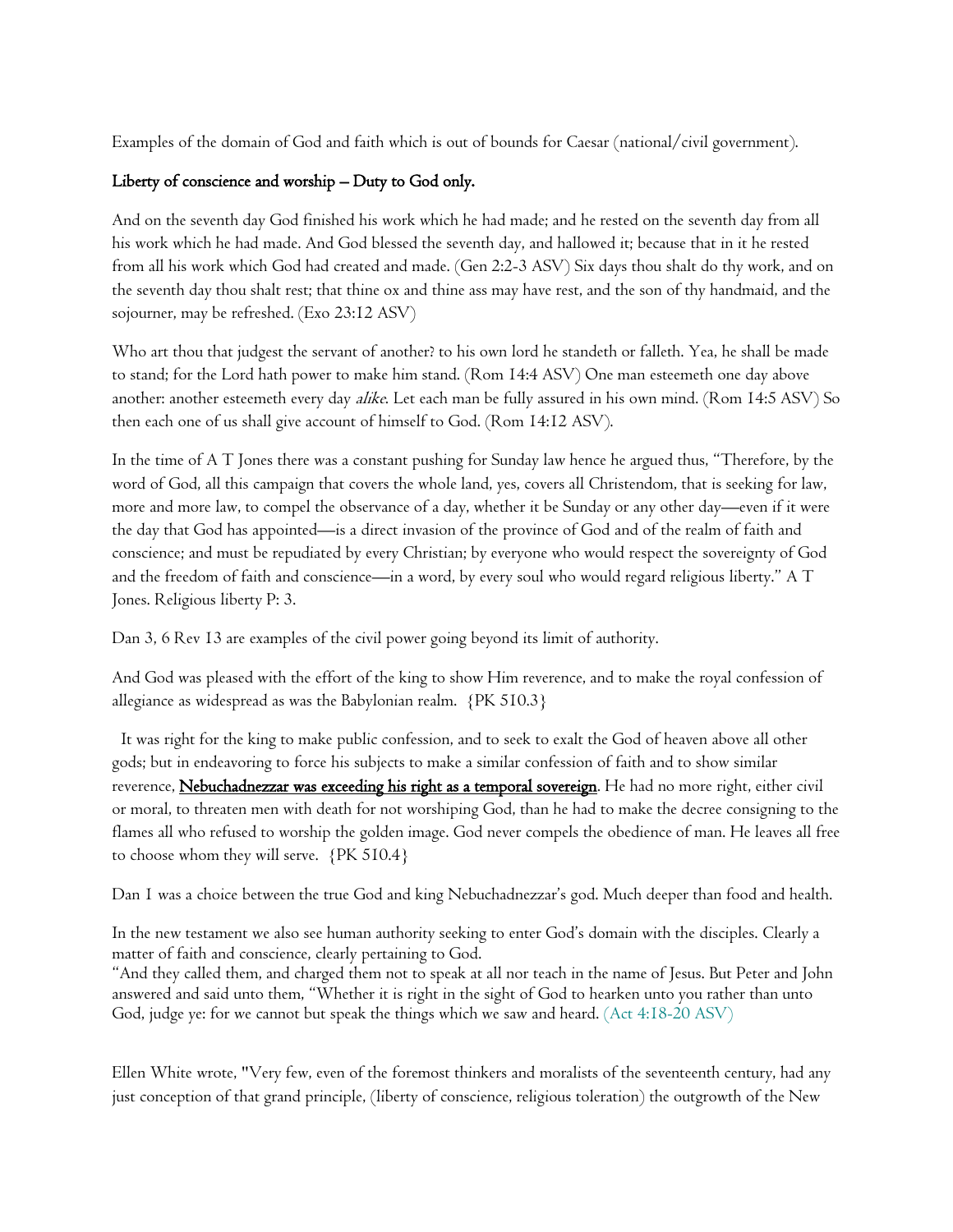Testament, which acknowledges God as the sole judge of human faith."--Martyn., vol. 5, p. 297. G.C 293. And this is the spring of Christian liberty of which Jesus spoke.

And ye shall know the truth, and the truth shall make you free. (Joh 8:32 ASV)

Jesus speaks emphatically, "If therefore the Son shall make you free, ye shall be free indeed. (Joh 8:36 ASV). So if the Son sets you free, you will be absolutely free. (Joh 8:36 GW). This is that Christian liberty, which does not induce us to live in idleness, presumption or doubtful unbelief.

Liberty is a natural or inalienable right, beyond the power of state to give or remove. It means full freedom of conscience for people of all faiths or no faith. It is also the right to practice any religion or no religion without government control and coercion. Further when liberty of conscience is recognized it prevents both religious control over government and political control over religion. And so in the free exercise of religion every citizen is free conclude, hold, practice and also change beliefs according to the dictates of conscience.

We are aware that up ahead national governments will not respect the claims and domain of God with respect to his kingdom on earth and Sunday laws will be legislated and so we must know what our response must be at every step in order to act in faith and avoid reckless or rash actions which can lead to unnecessary trials.

There are persons who believe that in the present circumstances that the civil administration of lock downs, curfews, health protocols, restriction of specified numbers and physical worship to some extent is a restriction of their liberty of conscience. And for some the last 18 months or so have provided a challenge to some of their understanding of and what is their duty and what the correct Christian response must be. Jesus gave this counsel to all his disciples, "Behold, I send you forth as sheep in the midst of wolves: be ye therefore wise as serpents, and harmless as doves. Matt 10:16. What did he intended them to understand?

Ellen White comments, "If you see that by doing certain things which you have a perfect right to do, you hinder the advancement of God's work, refrain from doing those things. Do nothing that will close the minds of others against the truth. There is a world to save, and we shall gain nothing by cutting loose from those we are trying to help. All things may be lawful, but all things are not expedient. {9T 215.1}

Jesus must guide, here is an interesting incident. "And there were certain Greeks among them, that came to worship at the feast. The same came therefore to Philip, who was of Bethsaida of Galilee, and desired him, saying, Sir, we would see Jesus. Philip cometh and telleth Andrew: and again, Andrew and Philip tell Jesus. (Joh 12:20-22 Webster)

The Greeks had heard of Christ's triumphal entry into Jerusalem. Some supposed, and had circulated the report, that He had driven the priests and rulers from the temple, and that He was to take possession of David's throne, and reign as king of Israel. The Greeks longed to know the truth in regard to His mission. "We would see Jesus," they said. Their desire was granted. When the request was brought to Jesus, He was in that part of the temple from which all except Jews were excluded, but He went out to the Greeks in the outer court, and had a personal interview with them. {DA 622.1}. Here Jesus did his work without creating needless controversy with the authorities. Could he not have remained where he was and invited them there? Wisdom led him aright.

I am free to do all things; but not all things are wise. (1Co 6:12 BBE).